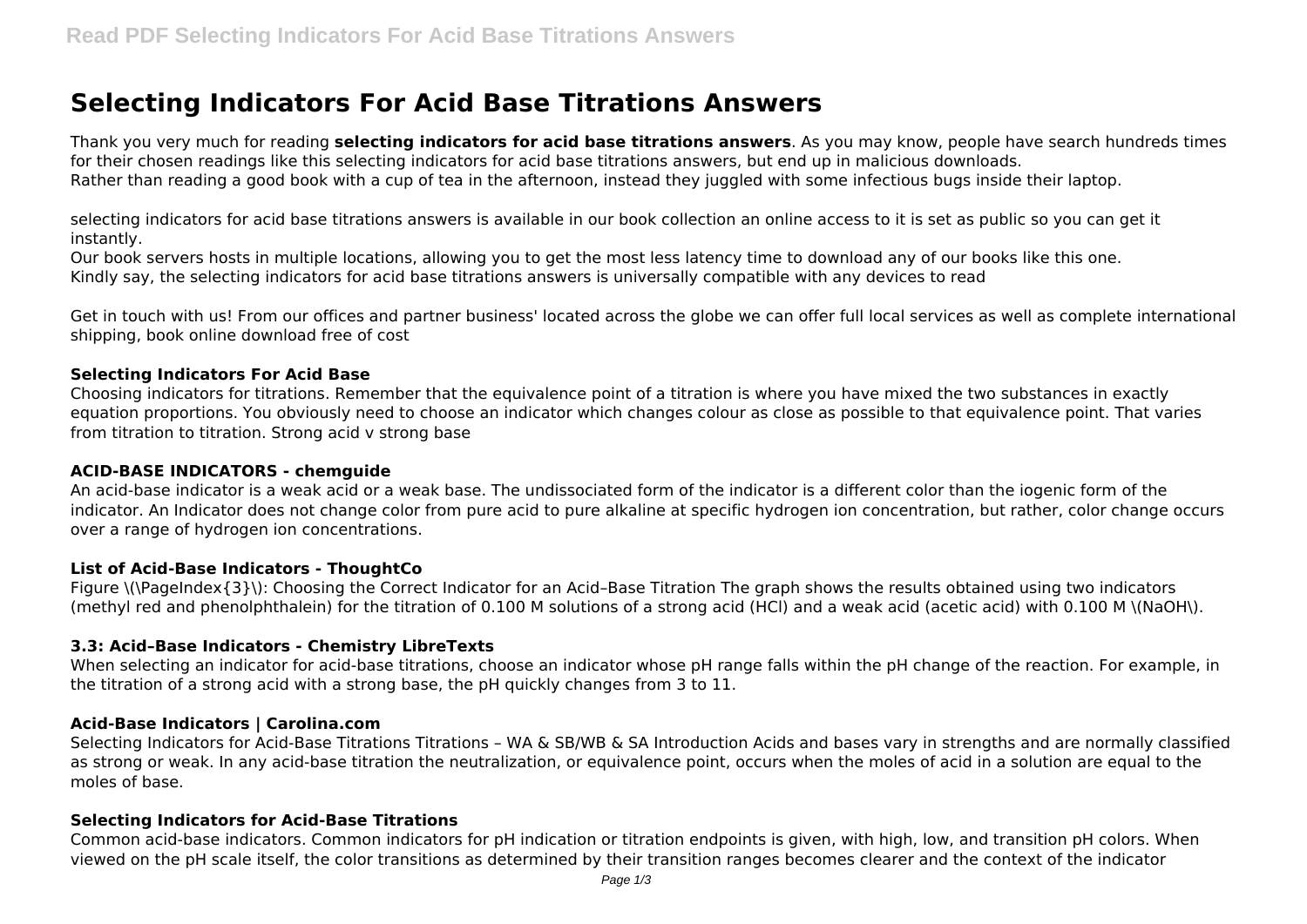sensitivity over ranges of pH is laid out more informatively.

## **Acid-Base Indicators | Introduction to Chemistry**

Acid-Base Indicator Definition . An acid-base indicator is either a weak acid or weak base that exhibits a color change as the concentration of hydrogen (H +) or hydroxide (OH-) ions changes in an aqueous solution.Acid-base indicators are most often used in a titration to identify the endpoint of an acid-base reaction.

#### **Definition and Examples of Acid-Base Indicator**

The LibreTexts libraries are Powered by MindTouch ® and are supported by the Department of Education Open Textbook Pilot Project, the UC Davis Office of the Provost, the UC Davis Library, the California State University Affordable Learning Solutions Program, and Merlot. We also acknowledge previous National Science Foundation support under grant numbers 1246120, 1525057, and 1413739.

## **6. Acid-Base Indicators - Chemistry LibreTexts**

For this consider the acid-base indicators are selected by classifying different acid-base reaction of the titration in different groups as follows: 1. Strong Acid Titration. Eg. HCl + NaOH → NaCl + H2O. The pH at this type of reaction is 7 (neutral) because the salt doesn't undergo hydrolysis with water.

## **Selection of pH indicator (choice of pH indicator ...**

Equivalence point: Equivalence point of a titration is where we have mixed the two substances in exactly equation proportions. We need to choose an indicator which changes colour as close as possible to that equivalence point. That varies from tit...

# **What are the criteria for selecting an indicator for acid ...**

Selecting Indicators for Acid-Base Titrations Purpose: The purpose of this lab is to verify the calculation for selecting an appropriate indicator. This can be done by comparing the indicator change with the change in pH to figure out whether the chosen indicator was appropriate or not.

# **Selecting Indicators for Acid-Base Titrations Purpose**

selecting indicators for acid-base titrations? 25.0 mL of a 0.100 M solution of the weak acid acetic acid, CH3COOH, is titrated with a 0.100 M solution of the strong base sodium hydroxide, NaOH. Ka of acetic acid is  $1.8 \times 10$  ^-5. calculate the pH of the equivalence point.

# **selecting indicators for acid-base titrations? | Yahoo Answers**

There are two theories to explain the function of acid-base indicators. 1. Ostwald's theory . This theory was proposed by Ostwald's in 1891. It is based on Arrhenius theory. According to this theory, the acid-base indicator is either a weak acid or a weak base. They are partially ionised in solution.

#### **Selection of pH indicators and Titration**

Indicators for Strong Acid - Strong Base Titrations An aqueous solution of hydrochloric acid, HCl(aq), is a strong acid. An aqueous solution of sodium hydroxide, NaOH(aq), is a strong base. The balanced chemical equation below represents the neutralisation reaction between HCl(aq) and NaOH(aq): HCl (aq) + NaOH (aq)  $\rightarrow$  NaCl (aq) + H 2 O (I) At the equivalence point of the neutralisation ...

# **Acid-Base Indicators Chemistry Tutorial**